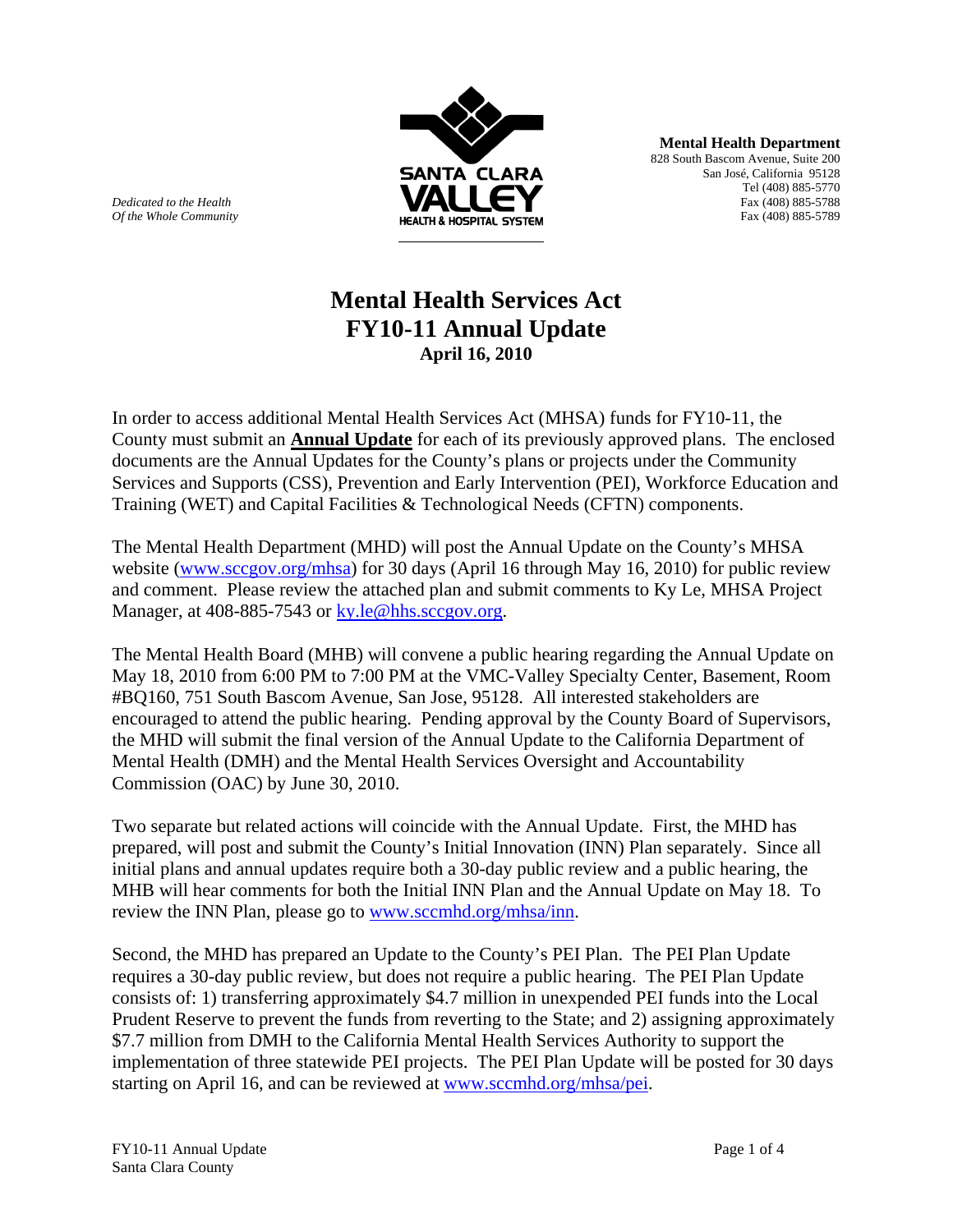## **Background**

On November 2, 2004, California voters passed Proposition 63, now referred to as the MHSA, establishing new tax revenues to expand and improve local public mental health systems. DMH divided implementation of new MHSA funds into five components: 1) CSS, which expands services to seriously mentally ill children, transition age youth, adults and seniors; 2) PEI services; 3) WET; 4) CFTN projects; and 5) INN programs that are intended to assist counties in finding solutions to seemingly intractable problems. DMH approved the County's three-year MHSA CSS Program and Expenditure Plan on June 30, 2006. Since initial approval, the County has submitted annual and mid-year updates to expand CSS programs based on funding increases or availability. In the late summer and fall of 2009, DMH/OAC approved the County's initial PEI plan, initial WET plan and five Technological Needs projects.

## **Community Services & Supports**

The Annual Update requests additional funds to support nine previously approved programs (previously called work plans). From all funding sources, the County's FY10-11 CSS Plan consists of over \$52 million in expenditures, of which approximately \$4.6 million are nonrecurring costs. CSS MHSA revenues will fund approximately \$41.1 million of total expenditures. The Annual Update does not request approval for any new programs or an operating reserve. Services under this component will be funded through a combination of unapproved funds (i.e. planning estimates), unexpended CSS funds and the Local Prudent Reserve. While available funds can support CSS programs in FY10-11, DMH projects a significant decline of MHSA funds over the next several fiscal years. It may be necessary for the MHD to propose mid-year changes to the CSS plan in order to manage projected shortfalls and minimize the impact on services to clients.

For a more thorough description of each CSS program, please visit www.sccmhd.org/mhsa/css, or review the enclosed CSS program summaries (Exhibit Ds). The table below summarizes the County's funding request for CSS programs in FY10-11.

|                                                    | <b>Total CSS Funding</b> |
|----------------------------------------------------|--------------------------|
| <b>CSS Programs</b>                                | <b>Required</b>          |
| C-01 Child & Family System Improvement             | \$4,736,066              |
| C-02 Young Child System of Care Development        | \$340,657                |
| T-01 TAY System of Care Development                | \$2,777,861              |
| A-01 Adult System Development                      | \$17,766,169             |
| A-03 Criminal Justice System Development           | \$6,410,671              |
| OA-01 Older Adult System Development               | \$1,397,546              |
| HO-01 Housing Options Initiative                   | \$3,171,399              |
| HC-01 Behavioral & Primary Health Care Partnership | \$1,365,385              |
| LP-01 Behavioral Health Learning Partnership       | \$2,027,869              |
| Administration                                     | \$1,082,249              |
| <b>Total</b>                                       | \$41,075,871             |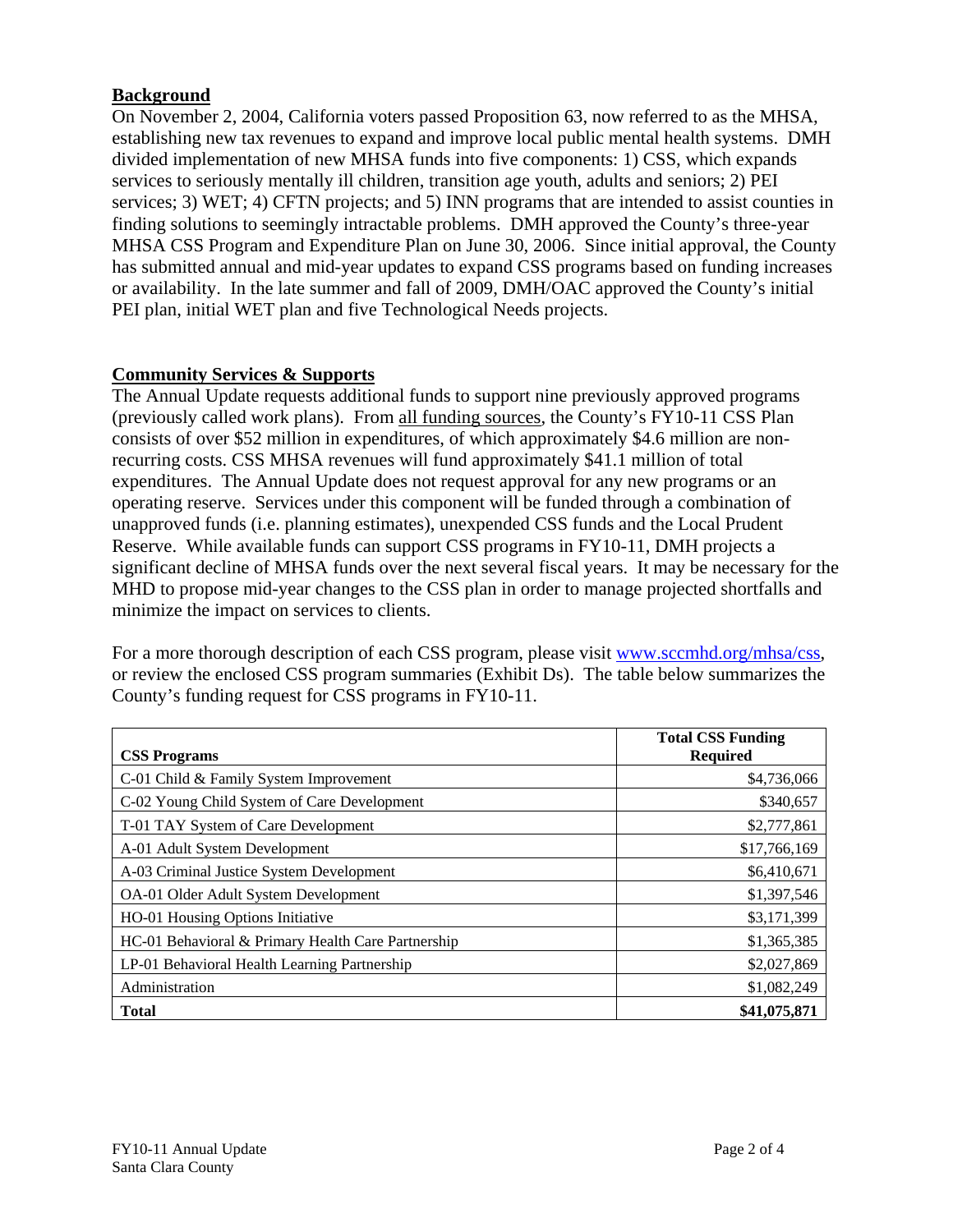## **Prevention and Early Intervention**

The Annual Update does not request approval for any new PEI programs (previously called projects). In addition, to a \$1 million operating reserve for program start-up and training expenses, the Annual Update requests funds to support four previously approved programs. Altogether, the County anticipates expending \$14,420,000 for PEI services and administration in FY10-11. The MHD will not request additional funds for its PEI Training, Technical Assistance and Capacity Building program (a locally administered statewide PEI program) because the County received \$289,900 in FY09-10, but, to date, no funds have been expended. The County's full PEI plan can be reviewed by going to www.sccmhd.org/mhsa/pei.

|                                                                              | <b>Total Program Expenditures</b><br>& PEI Funding |
|------------------------------------------------------------------------------|----------------------------------------------------|
| <b>PEI Programs</b>                                                          |                                                    |
| P1 Community Engagement & Capacity Building for Reducing Stigma and          |                                                    |
| Discrimination                                                               | \$800,000                                          |
| P2 Strengthening Families & Children                                         | \$6,900,000                                        |
| P3 Prevention & Early Intervention for Individuals Experiencing the Onset of |                                                    |
| Serious of Psychiatric Illness with Psychotic Features                       | \$1,350,000                                        |
| P4 Primary Care / Behavioral Health Integration for Adults and Older Adults  | \$3,150,000                                        |
| Administration                                                               | \$1,220,000                                        |
| <b>Operating Reserve</b>                                                     | \$1,000,000                                        |
| <b>Total</b>                                                                 | \$14,420,000                                       |

## **Workforce Education & Training**

Annually, the County's WET Plan consists of approximately \$4 million in initiatives to improve the public mental health workforce and increase the number of consumers, family members and ethnic/cultural minorities in direct service roles. As part of the approved Initial WET Plan, DMH disbursed all previously unapproved WET funds to the County. As a result, the County has received a total \$9,970,700 in WET funds in to support the planning and implementation of seven WET programs (previously called actions). In addition, as part of the *FY09-10* Annual Update, the County transferred \$2 million from CSS to WET; however, those funds were not distributed to the County. As part of *this year's* Annual Update, the MHD is requesting that DMH disburse the \$2 million in support of previously approved WET programs. The County's entire can be reviewed by visiting www.sccmhd.org/mhsa/wet. The seven WET programs and their estimated annual funding allocations are listed below.

| <b>WET Programs</b>                                                                                           | <b>Total Program Expenditures</b><br>& WET Funding |
|---------------------------------------------------------------------------------------------------------------|----------------------------------------------------|
| Workforce Education and Training Coordination                                                                 | \$253,414                                          |
| Promising Practice-Based Training in Adult Recovery Principles & Child,<br>Adolescent & Family Service Models | \$1,075,577                                        |
| Improved Services & Outreach to Unserved and Underserved Populations                                          | \$605,577                                          |
| <b>Welcoming Consumers and Family Members</b>                                                                 | \$536,153                                          |
| WET Collaboration with Key System Partners                                                                    | \$100,000                                          |
| A Comprehensive Mental Health Career Pathway Model                                                            | \$181,153                                          |
| Stipends and Incentives to Support Mental Health Career Pathway                                               | \$954,000                                          |
| Administration                                                                                                | \$411,858                                          |
| <b>Total</b>                                                                                                  | \$4,117,732                                        |